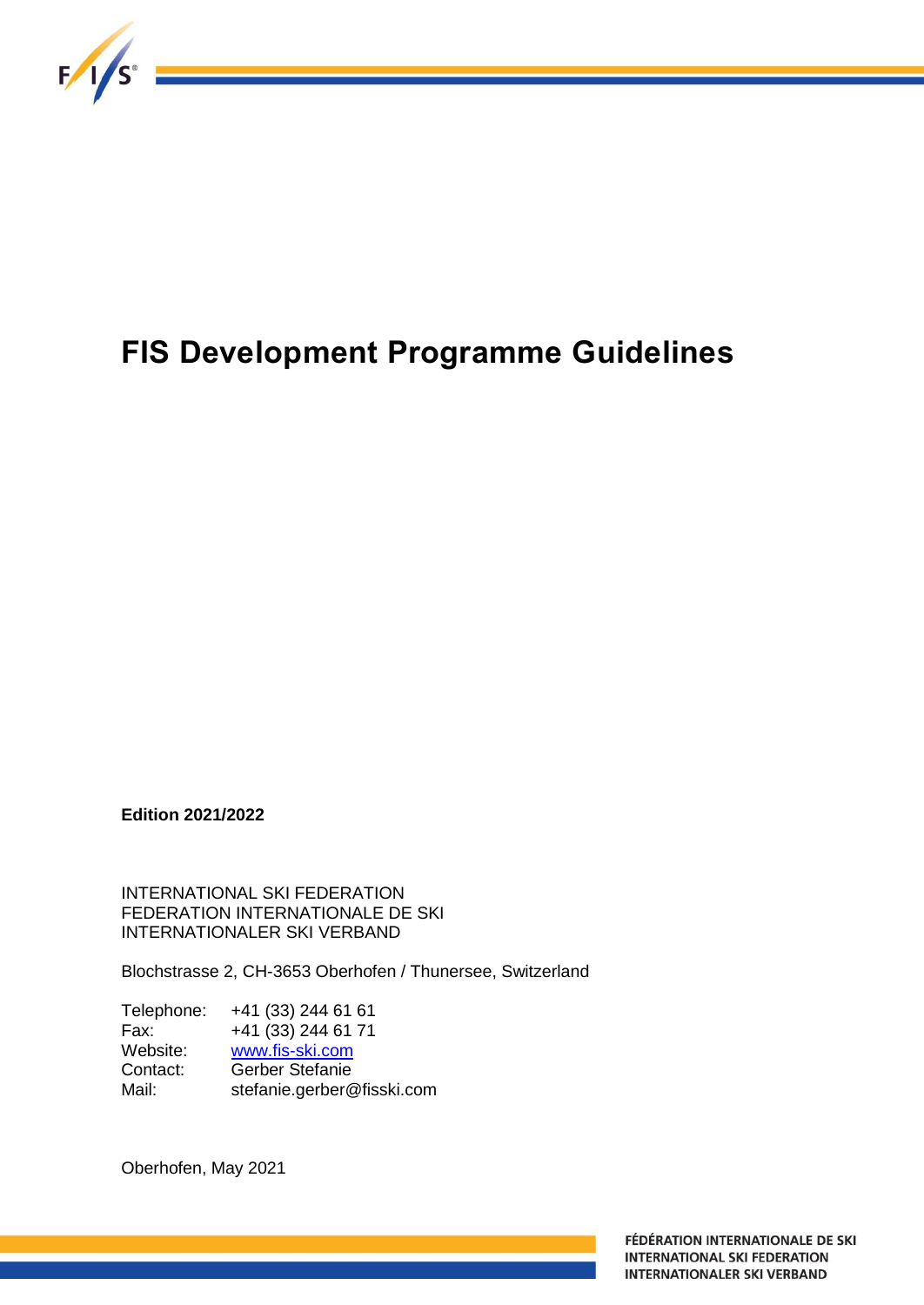

# **Index**

| 1              |                                                                     |  |
|----------------|---------------------------------------------------------------------|--|
| $\overline{2}$ |                                                                     |  |
| 2.1            | Application for membership of the FIS Development Programme (FDP) 3 |  |
| 3              |                                                                     |  |
| 3.1            |                                                                     |  |
| 4              |                                                                     |  |
| 4.1            |                                                                     |  |
| 4.2            |                                                                     |  |
| 4.3            |                                                                     |  |
| 4.4            |                                                                     |  |
| 4.5            |                                                                     |  |
| 5              |                                                                     |  |
| 6              |                                                                     |  |
| 7              |                                                                     |  |
| 8              |                                                                     |  |
| 9              |                                                                     |  |
| 9.1            |                                                                     |  |
| 9.2            |                                                                     |  |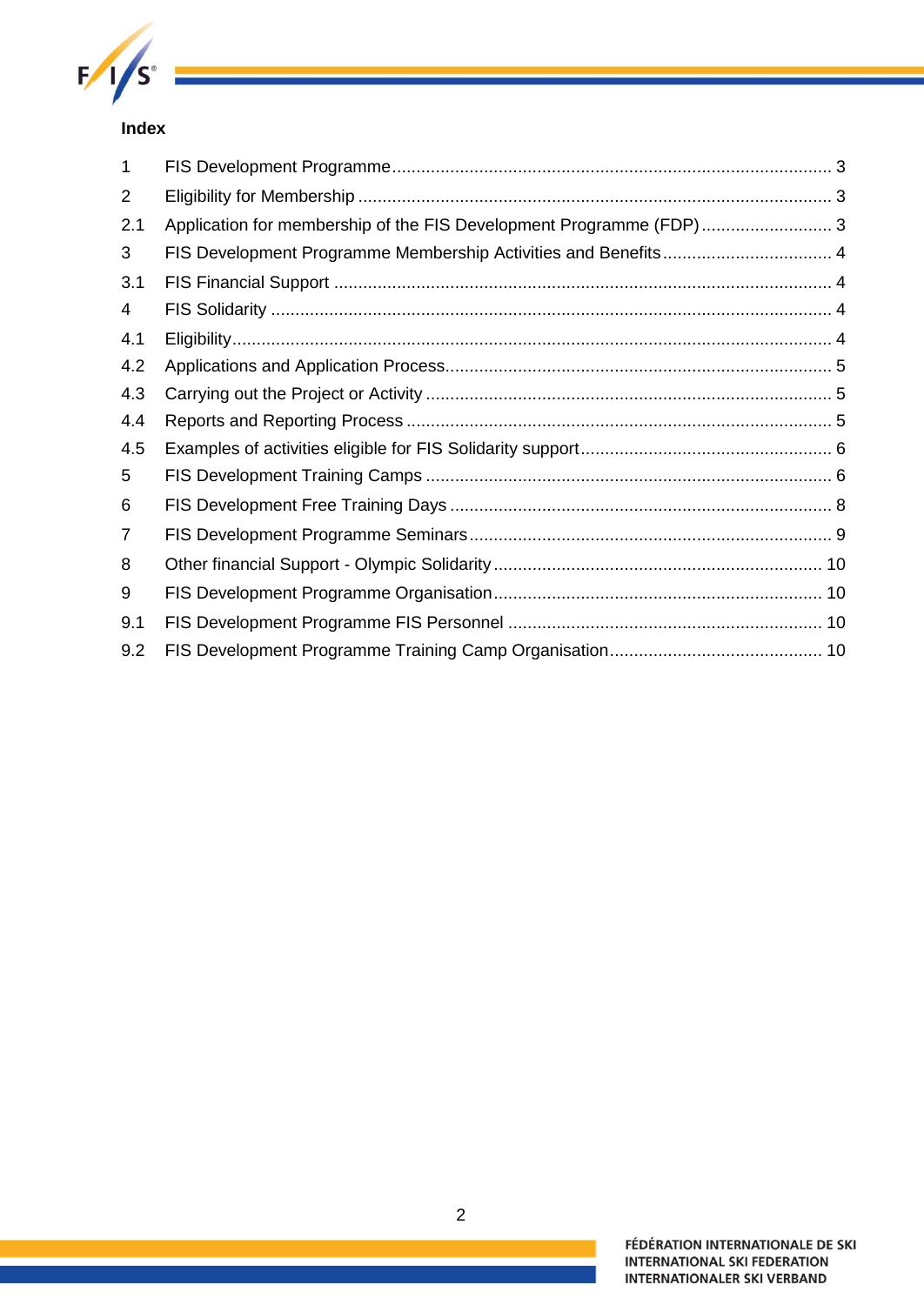

# <span id="page-2-0"></span>**1 FIS Development Programme**

The FIS Aid & Promotion Programme for Developing Ski Nations was established following the decision by the 1996 FIS Congress in Christchurch (NZE) that the election of FIS World Championships Organisers would be delegated to the FIS Council and that each Candidate would pay a registration fee that would be used for the development of skiing. The Aid & Promotion programme then got under way in 1997/98, funded by the World Championship Candidates fees.

15 years later, at its Meetings during the FIS Congress 2012 in Kangwonland (KOR), the Council decided to connect the Aid & Promotion Programme with FIS Solidarity Support. A Council working group was appointed to undertake this project, and the programme encompassing both of these components has been re-named the **FIS Development Programme (FDP)**.

Through the FIS Development Programme, a total of around 41 FIS member National Ski Associations receive support for the development of skiing and snowboarding in their regions and countries from the funds generated through the registration fees paid by Candidates for the FIS World Championships and the contribution from the FIS Special Distribution. Besides modest direct financial support to the FIS Development Programme Member Associations, the programme offers a wide range of different projects and activities.

# <span id="page-2-1"></span>**2 Eligibility for Membership**

Only full FIS Member National Ski Associations can be members of the FIS Development Programme. Associate and provisional members of FIS are not eligible for FIS Development Programme Membership.

All FIS Member National Ski Associations with one vote are automatically member of the FIS Development Programme.

FIS Member National Ski Associations with two votes may be eligible for FIS Development Programme Membership upon application and confirmation by the FIS Council.

FIS Member National Ski Associations with three votes are not eligible for FIS Development Programme Membership.

FIS Development Programme Members will be updated at each International Ski Congress in view of the above membership criteria.

# <span id="page-2-2"></span>**2.1 Application for membership of the FIS Development Programme (FDP)**

#### **Who May Apply**

All FIS Member National Ski Associations with one vote are automatically member of the FIS Development Programme. In addition only full FIS Member National Ski Associations with 2 votes can apply for FIS Development Programme membership.

#### **How to Apply**

A National Association wishing to become a FDP member must apply in writing to the FIS Development Programme Working-Group describing the motivation of the organisation to become a FIS Development Programme member, and its' goals for the further development of its' activities. Accompanying this application must be a copy of the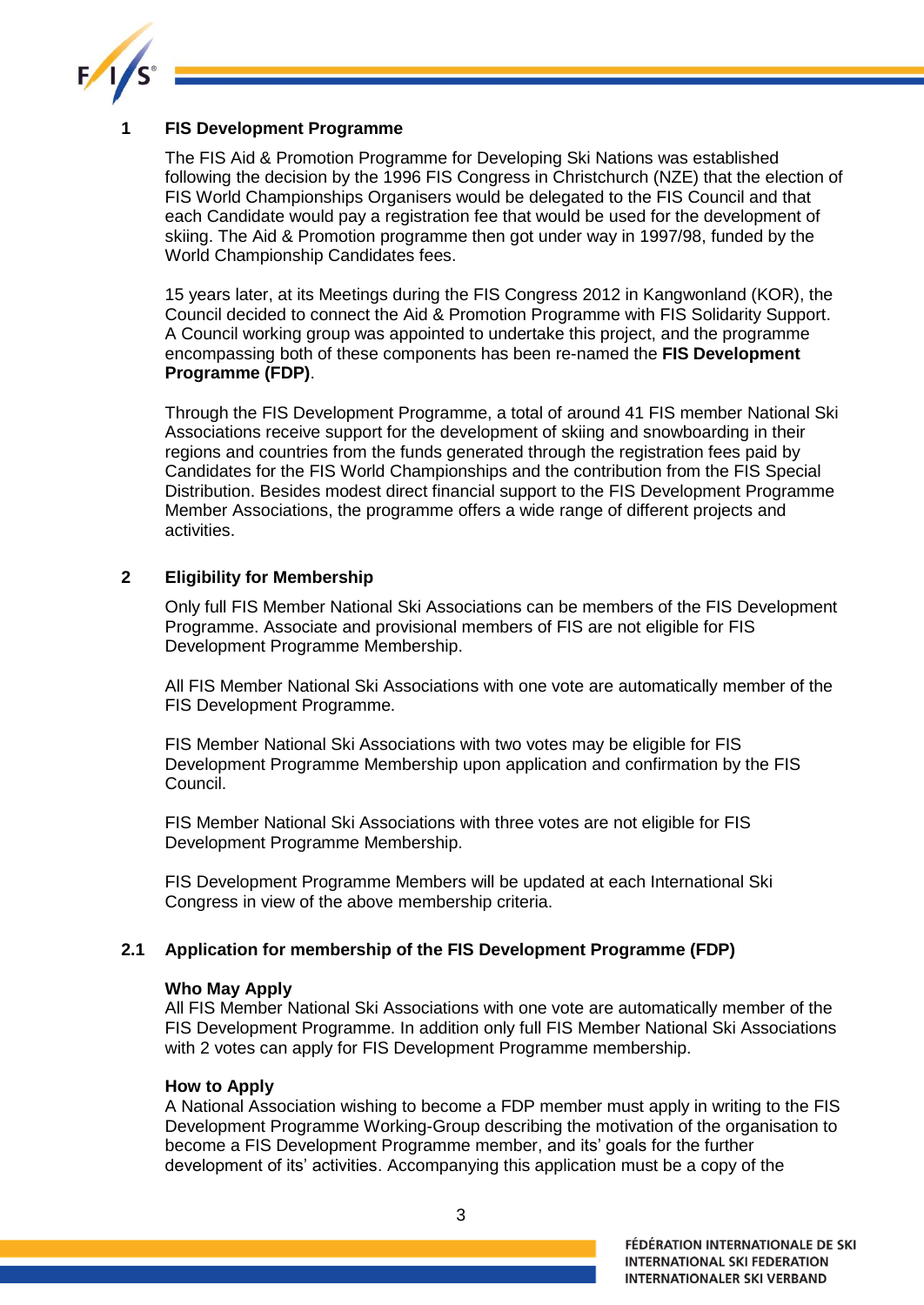

National Association's statutes with details of national and international projects (camps, kids programmes, gender equality commitment, seminars), as well as a statement giving the number of its affiliated clubs including their total number of individual members. Additionally it is necessary to provide the names and functions of the persons in charge of projects.

### **Ratification by FIS Congress**

The FDP Working-Group proposal to grant provisional membership has to be ratified by the FIS Council.

Applications must be submitted by the National Ski Association to the FIS Project Assistant by the following Deadline.

Deadline: Applications for the Council Meeting have to be submitted before 30<sup>th</sup> April.

# <span id="page-3-0"></span>**3 FIS Development Programme Membership Activities and Benefits**

# <span id="page-3-1"></span>**3.1 FIS Financial Support**

A financial contribution of CHF 5'000 will be provided to FIS Development Programme Members for their individual training programmes. They are at liberty to use this funding for their own training activities, the purchase of ski and snowboard equipment or equipment for the organisation of races. The financial support will be credited to the FIS NSA account.

### <span id="page-3-2"></span>**4 FIS Solidarity**

FIS Solidarity programme is designed to assist active National Ski Associations with the development of the sport in their country or region. Support is specifically targeted at those Member Associations who do not profit from the income generated through rights for the organisation of World Cup races.

The basic philosophy for support from FIS Solidarity is to contribute towards assisting special projects or activities that are not part of the regular day-to-day work of a National Ski Association and for which the applicant has shown initiative and efforts in obtaining support from other sources.

FIS Solidarity programme support is especially targeted at projects and activities that promote youth and children development contribute to gender equality and assist the National Ski Association become self-sufficient.

The FIS Solidarity programme does not support the purchase of any kind of equipment. Furthermore races, camps and further events will be not supported if there are repetitive.

# <span id="page-3-3"></span>**4.1 Eligibility**

- 1.1 Only FIS Member National Ski Associations are eligible to apply. Projects separate from the National Ski Association must liaise with their National Ski Association in order to submit an application.
- 1.2 Completed projects are not eligible to apply. The application must be for a future project.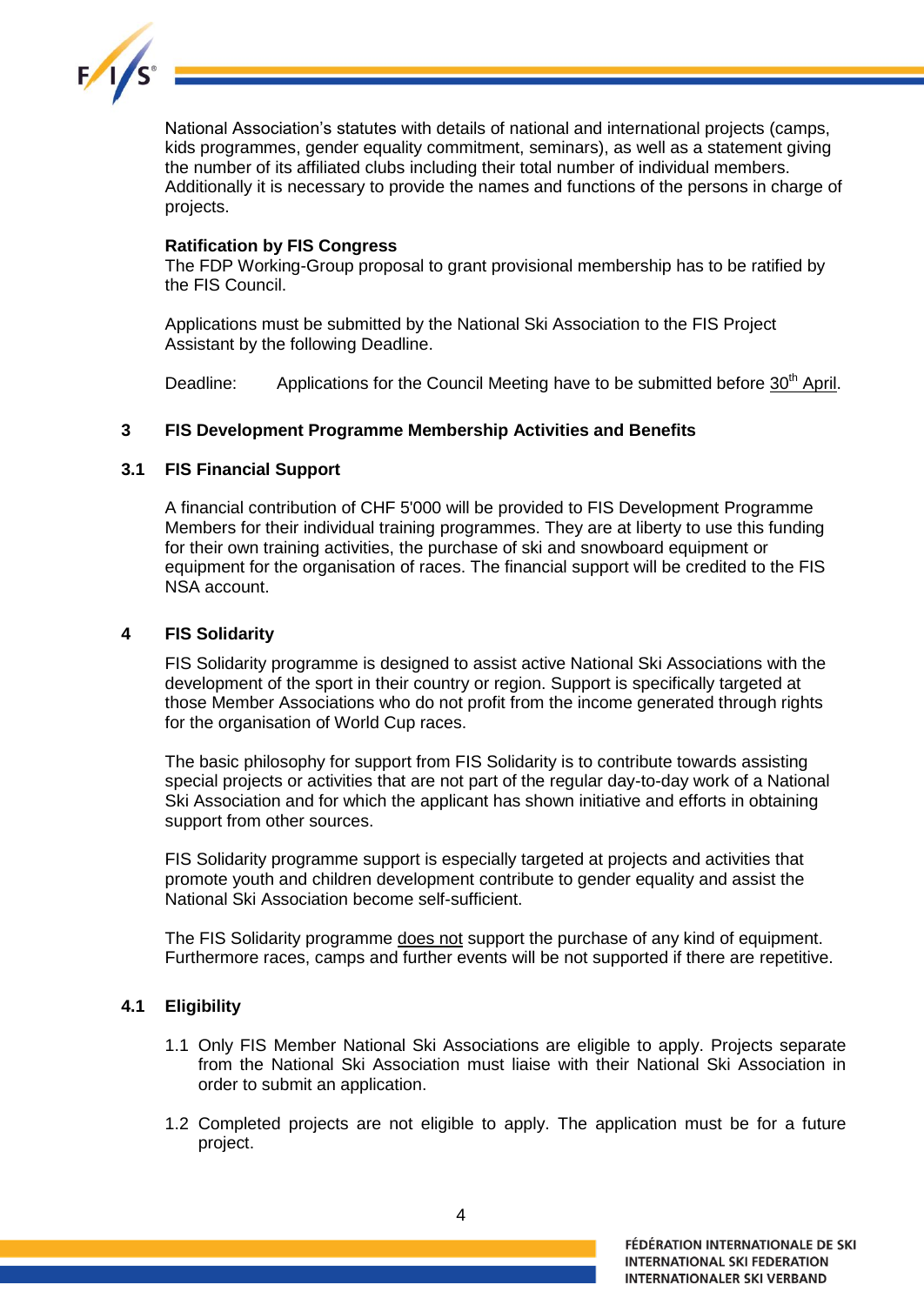

- 1.3 FIS SnowKidz and World Snow Day projects from developing nations only may apply. These projects must have fully completed the FIS SnowKidz and World Snow Day registrations. This includes an Organiser registration and registration of the event(s).
- 1.4 The FIS Solidarity programme does not support the purchase of any kind of equipment. Furthermore races, camps and further events will be not supported if there are repetitive.
- 1.5 Applications for activities as camps, seminars, education and similar content should be gender equal.
- 1.6 Application should include the cooperation between several FIS National Ski Associations if possible.

# <span id="page-4-0"></span>**4.2 Applications and Application Process**

**Step 1:** An application form must be obtained and fully completed. Application forms can be downloaded by clicking this link: <https://www.fis-ski.com/en/inside-fis/development>

**Step 2:** Applications must be submitted by the National Ski Association to the FIS Solidarity Coordinator Stefanie Gerber [\(stefanie.gerber@fisski.com\)](mailto:stefanie.gerber@fisski.com) by either one of the two deadlines:

Deadline: Applications for the Council Meeting have to be submitted before 30<sup>th</sup> April.

If the form is not completely filled out, does not fulfill the eligibility points or is submitted after the deadline the FIS Solidarity application will be returned per email and is not valid for the actual procedure.

**Step 3:** Applications will be reviewed by the FIS Council and evaluated according to the following criteria:

- A1 Special effects on development of ski sport for youth and children
- A2 Effects on Upgrading Ski Association in the country
- A3 Effects on ski sport for all, general development of ski sport
- A4 Project affects more than one country
- B1 Project as example for others Ski Associations
- B2 Complimentary effects on tourism

 $(A = 1<sup>st</sup>$  Priority,  $B = 2<sup>nd</sup>$  Priority)

**Step 4:** Applicants will be notified if their application is approved or declined through the Council's Minutes and by letter. The approved amount will be clearly stated.

# <span id="page-4-1"></span>**4.3 Carrying out the Project or Activity**

The project must be carried out within one year of the application. After one year the application becomes invalid. If the project is postponed or delayed FIS must be informed.

The FIS Development Logo must be used for any promotional display. Download link: <https://cloud.fis-ski.com/index.php/s/htj15akSKSAeYn9>

#### <span id="page-4-2"></span>**4.4 Reports and Reporting Process**

**Step 1:** Upon completion of the project, the report form must be filled out. Report forms can be downloaded by clicking this link:<https://www.fis-ski.com/en/inside-fis/development>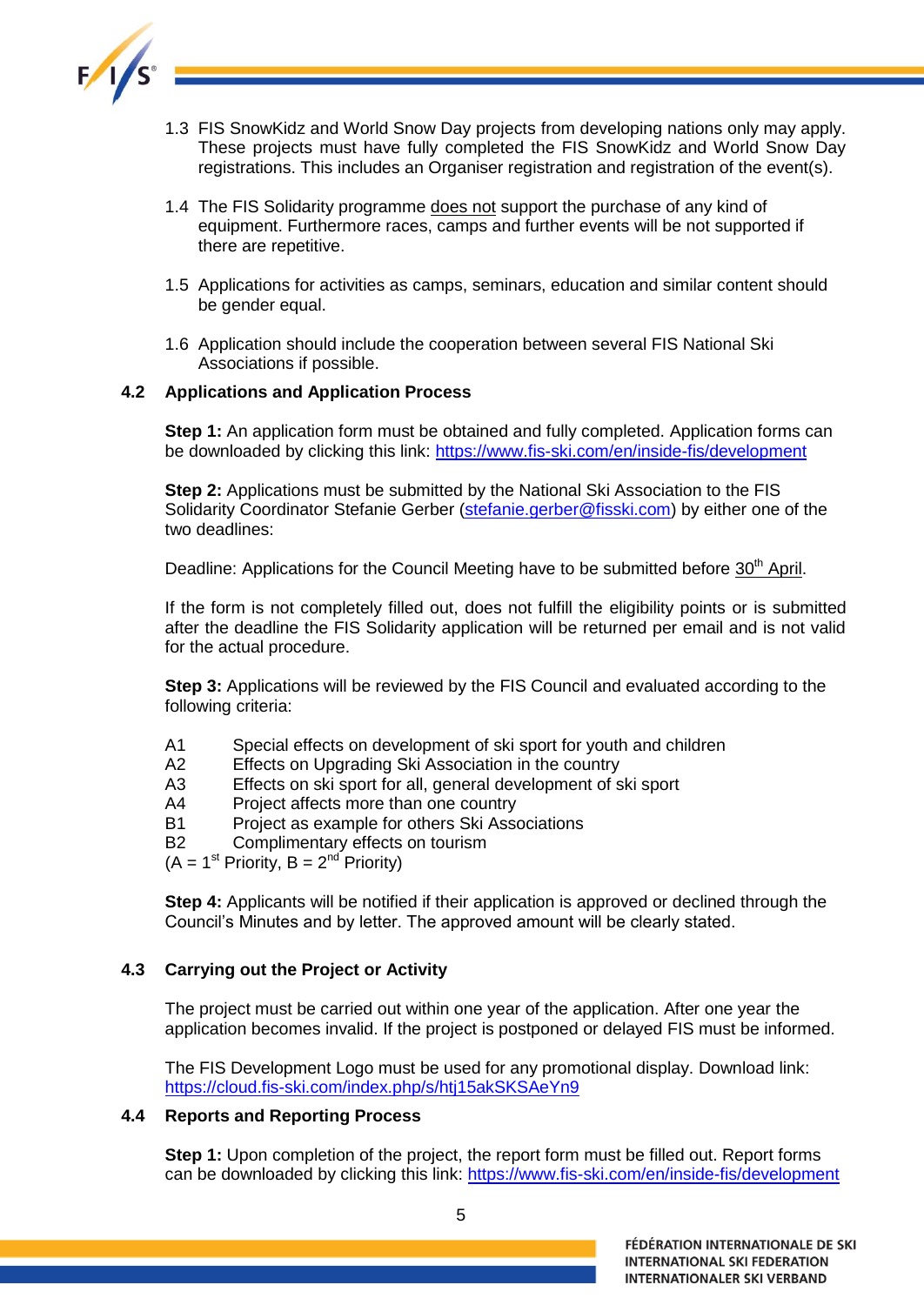

**Step 2:** The report form is to be submitted to [stefanie.gerber@fisski.com](mailto:stefanie.gerber@fisski.com) no later than 30 days after the completion of the project.

**Step 3:** Upon receipt and evaluation of the report form, a maximum of the approved amount will be paid out to the National Ski Association in form of a credit note. Payments cannot be made to any other entity.

# <span id="page-5-0"></span>**4.5 Examples of activities eligible for FIS Solidarity support**

- Training camps and/or combined with competitions with female and male athletes from different nations who are at similar performance levels. This can be carried out in the various FIS disciplines and on a regional basis.
- Training sports administrators through the organisation of seminars in different areas led by experienced National Association administrators: organisation of the sports programmes; general administration and finance; marketing, sponsorship and promotions; etc.
- Training coaches through the organisation of courses led by experienced coaches/experts working in coaches' education. This can be carried out in the various FIS disciplines and on a national or group nations (regional) basis.
- Seminars for competition organisation and competition officials. This can be carried out in the various FIS disciplines and on a regional basis.
- Operations of a permanent training course made available for use on an international basis.

# <span id="page-5-1"></span>**5 FIS Development Training Camps**

The aim of the training camps is to improve developing ski and snowboard nations' own knowledge and competences with structured training and competition activities, in order to advance the sport in these nations.

The training camps are specifically organised at selected locations with cooperation of the Organising Committee and ski area, in order to make use of the appropriate facilities for the needs of the developing athletes.

# **Eligibility**

- Athletes should be in the age range of 16-24 years depending on the discipline. Details will be given in the respective discipline training camp information
- Athletes should be FIS registered and have a FIS code
- All Participants must sign the camp declaration form
- Max. 1 female and 1 male athlete with 1 coach per National Ski Association

#### **Costs**

For FDP Members and NSAs with 2 votes the costs for full board accommodation, use of all sport facilities, coaches and local transport to the training sites will be covered by the FIS Development Programme. Associate and provisional members FIS who are allowed to participate have to cover own costs for full board accommodation and use of sport facilities, through the NSA.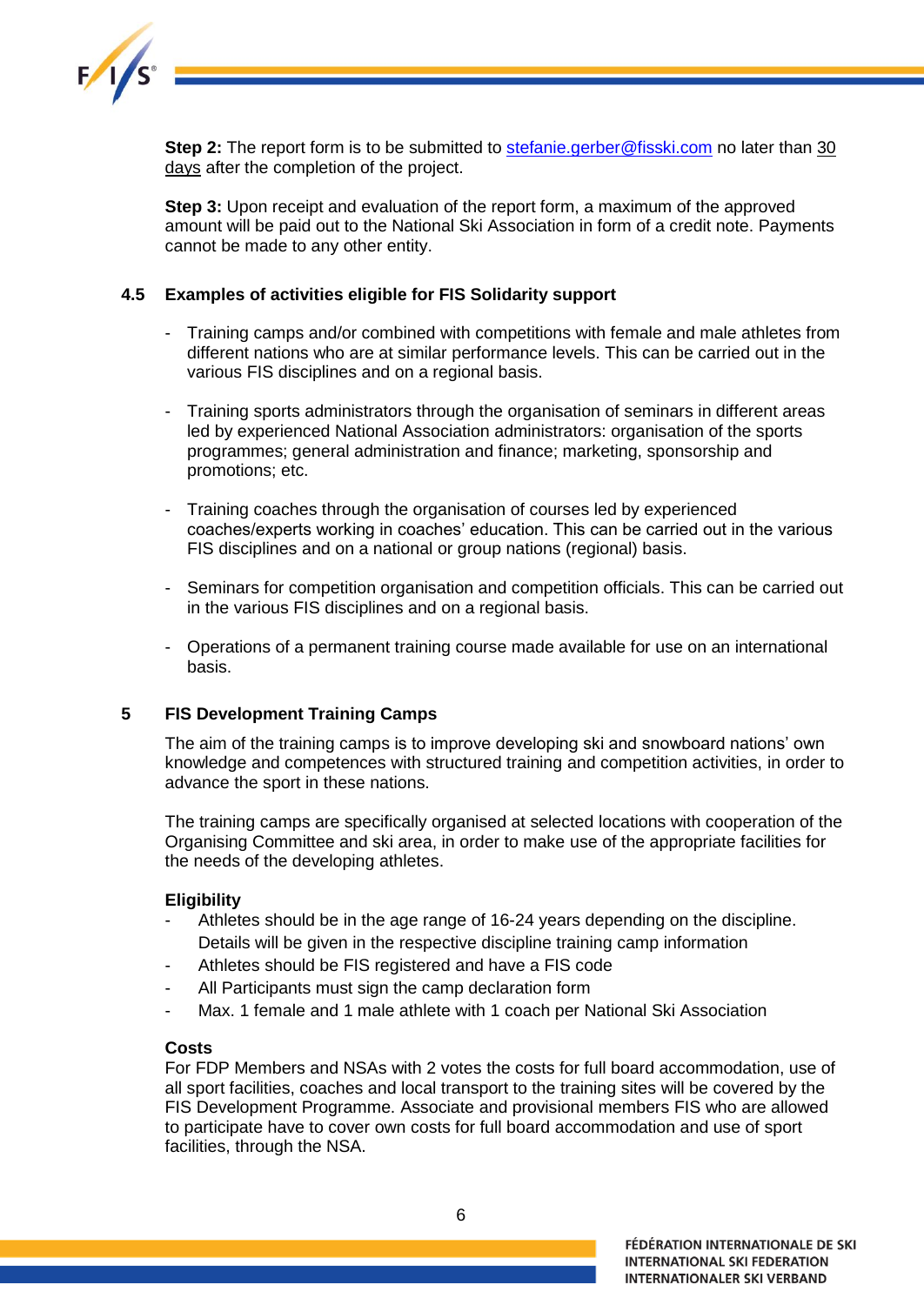

The National Ski Association or their athlete/s must pay own flight costs and personal expenditure (extras, drinks, laundry, telephones etc.). Furthermore, a registration fee of CHF 100. - per participant applies, which will be charged to the NSA account.

# **Equipment**

Participants must bring their own ski/snowboard (as applicable) and other sports equipment. No equipment will be provided by FIS Development Programme.

#### **Registration**

A registration deadline will communicate in the invitation letter. After the deadline no more registrations can be accepted and places will be allocated on a first come first served basis. The Camp registration is open as follows:

- 1.) FDP Members
- 2.) NSA with 2 votes
- 3.) Other NSAs applying to participate at a camp in which they are assessed to be at the performance level of a developing nation.

#### **Cancellation Fee**

A registered athlete/coach is obliged to attend the whole period of the Training Camp. If he/she does not do so, the athlete/coach will not be allowed to participate in future Training Camps organised by FIS (except in case of injury).

A fee will be charged if there is a cancellation: 0-10 Days = 100% of the costs

The Cancellation fee will be charged directly to the NSA Account. The amount is per person for the number of days the camp will be held. No cancellation fee will be charged if the camp had to be postponed or changed by FIS.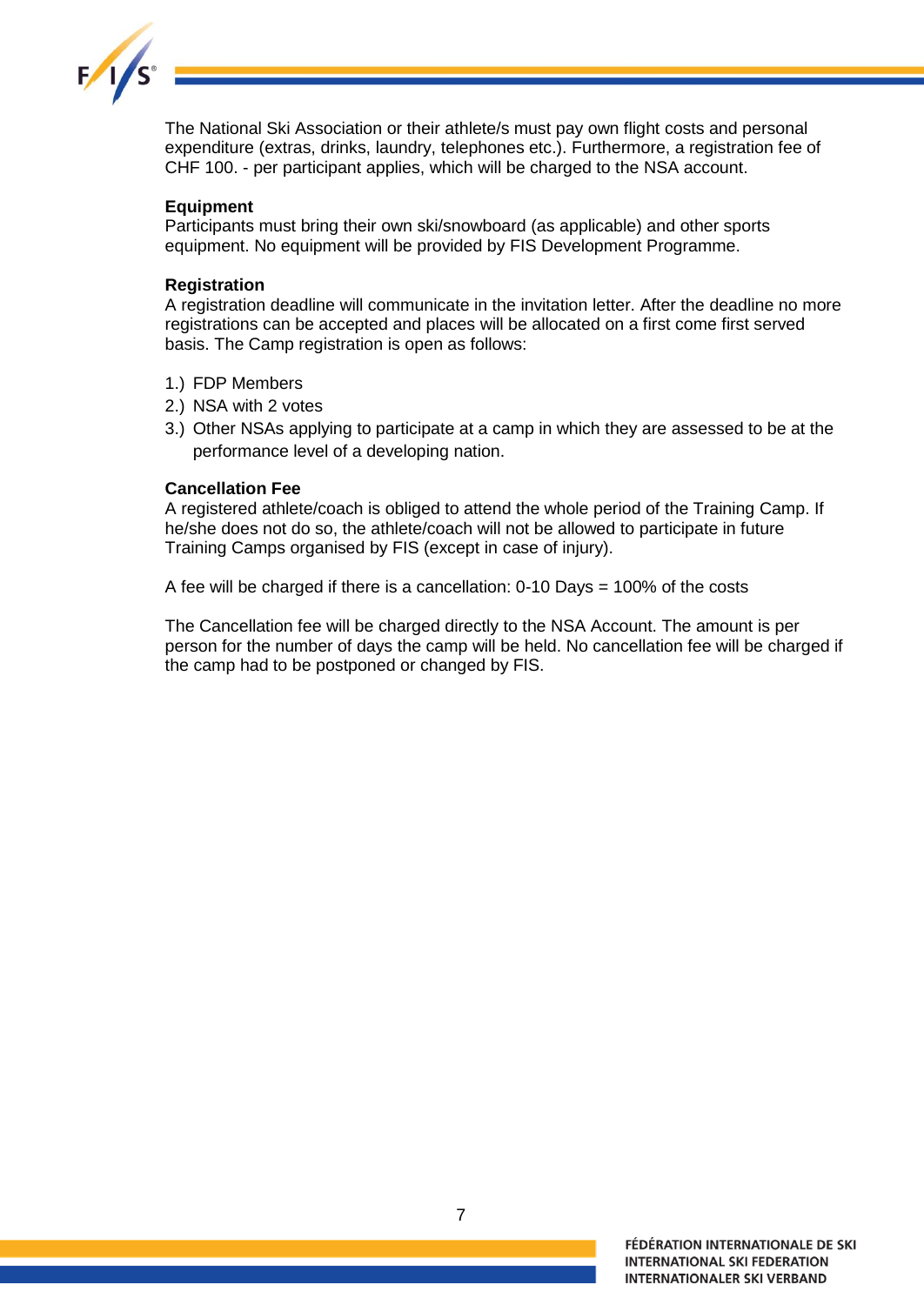

# **Insurance**

The respective National Ski Association is responsible for ensuring that all of its participants must be covered by adequate medical, health and accident insurance. The National Ski Association is responsible for the liability of the athlete and/or coach and any expenses that occur in the event of an accident, illness or other incident.

### **Declaration for Participants (Athletes/Coaches)**

If FIS does not receive the signed document before the announced deadline, the athlete/coach is not allowed to join the FIS Training Camp for safety and liability reasons.

#### **Arrival/Departure**

All participants are required to arrange transport to the training camp or to an announced central arrival location (such as nearest airport) at own costs. Specific details about such meeting points will be communicated on a camp by camp basis.

### <span id="page-7-0"></span>**6 FIS Development Free Training Days**

In accordance with the Rules for the Organisation of the FIS World Championships, each Candidate and the elected Organisers of FIS World Championships shall offer the following number of training days:

#### **Candidate:**

| Alpine World Ski Championships:                | 200 training days |
|------------------------------------------------|-------------------|
| Nordic World Ski Championships:                | 200 training days |
| Freestyle Ski & Snowboard World Championships: | 400 training days |
| Freestyle Ski World Championships              | 200 training days |
| Snowboard World Championships                  | 200 training days |
|                                                |                   |

#### **Elected Organiser:**

| Alpine World Ski Championships:                | 600 training days |
|------------------------------------------------|-------------------|
| Nordic World Ski Championships:                | 600 training days |
| Freestyle Ski & Snowboard World Championships: | 400 training days |
| Freestyle Ski World Championships              | 200 training days |
| Snowboard World Championships                  | 200 training days |
| (See also: http://www.fis-                     |                   |
|                                                |                   |

[ski.com/mm/Document/documentlibrary/MajorEvents/05/55/15/WSCRules2017E\\_clean\\_E](http://www.fis-ski.com/mm/Document/documentlibrary/MajorEvents/05/55/15/WSCRules2017E_clean_English.pdf) [nglish.pdf\)](http://www.fis-ski.com/mm/Document/documentlibrary/MajorEvents/05/55/15/WSCRules2017E_clean_English.pdf)

#### **Allocation**

Allocation of free training days is limited to maximum 40 days per National Ski Association (total of all disciplines). The number of participants must be divided equally between female and male athletes. If only one gender is registered a maximum of 20 days can be allocated.

#### **Registration**

A registration deadline will be communicated in the information letter. After the deadline no more registrations will be accepted and, FIS will allocate the Free Training Days and confirm the number of days to the NSA's. The NSA's have to confirm the dates of their participation with the responsible person of the Candidate or elected Organiser within one month.

#### **Costs**

One free training day includes hotel accommodation, 3 meals and free access to the slopes or courses or jumping hills for one person for one day and one night. The arrival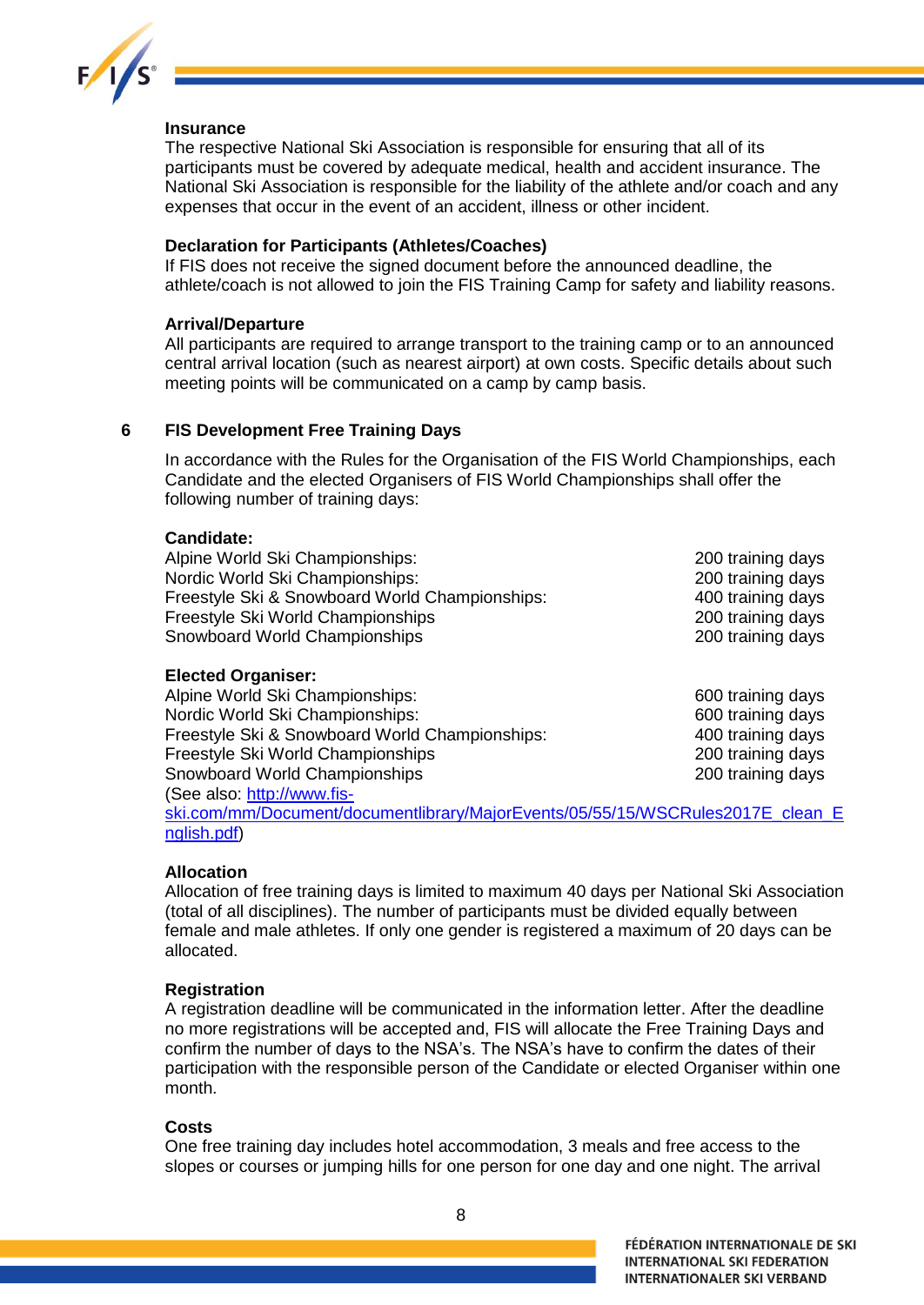

day also counts as a free training day. Additional training days may be purchased at the cost communicated by the Organiser.

Not Included: Equipment, Coaches, Transfer, Material storage, special facilities or other services on site.

### **Cancellation Fee**

A registered person is obliged to attend the whole period of the confirmed Free Training Days (except in case of injury).

A fee will be charged if there is a cancellation: 0-10 Days = 100% of the costs

The cancellation fee will be charged directly to the NSA Account. The amount is per person for the period of the confirmed Free Training Days.

If the camp has to be postponed or cancelled by the LOC, no fee will be charged to the NSA.

### <span id="page-8-0"></span>**7 FIS Development Programme Seminars**

Several Seminars will be held and organised as part of the FIS Development Programme. Registration of a  $2^{nd}$  participant should be of the other gender. A  $3^{rd}$  participant must represent the other gender (2-1). Presently the FIS Development Programme Seminars include:

#### **Seminars:**

*Leaders Seminar*

#### **Participants**

Presidents and/or Secretary Generals of National Ski Associations within the FIS Development Programme.

#### **Costs**

FDP Members: The costs for accommodation and meals are covered by FIS (1 person per National Ski Association). In addition, FIS will support the travel costs as communicated in the official invitation letter for 1 person per FDP member National Ski Association. In order to obtain support for travel costs receipts must be sent to the FIS Project Assistant latest 1 month after the Seminar for reimbursement if this will be not the case the refund will be rejected. Each additional person and night will be charged to the NSA Account. Other Members (NSAs with 2 votes, etc.): The costs for accommodation, meals and travel must be covered by the respective NSA.

#### **Registration**

A registration deadline will be communicated in the invitation letter. After the deadline no more registration will be accepted and FIS will confirm the participants after the registration deadline has expired.

#### **Additional Seminars:**

*Youth and Children Seminar* The costs for accommodation (1 person per NSA max. amount will be communicated) is covered and for FDP Members the FIS support the travel costs with up to the communicated amount for 1 person per National Ski Association. In order to obtain support for travel costs receipts are to be submitted to the FIS Project Assistant